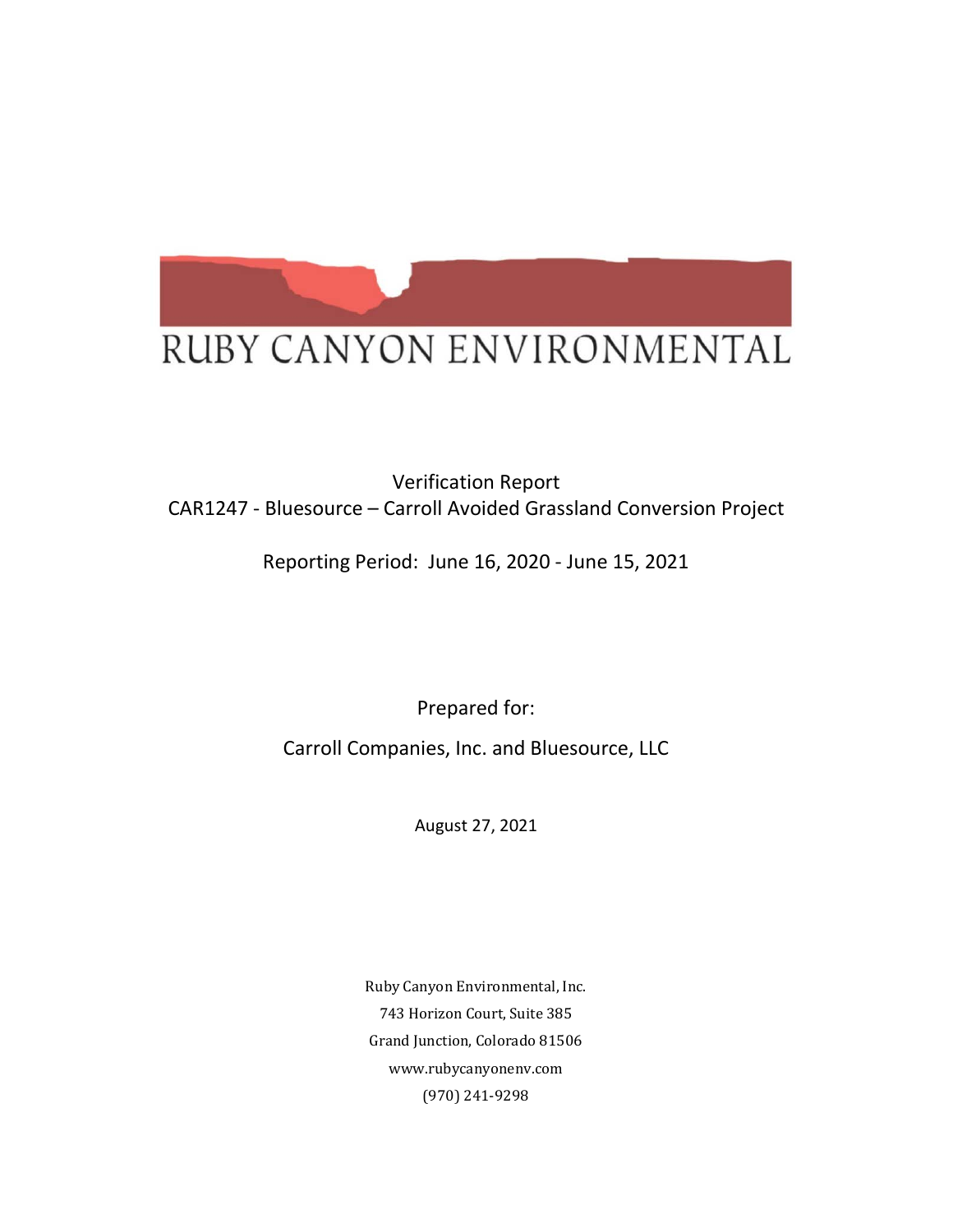# **Table of Contents**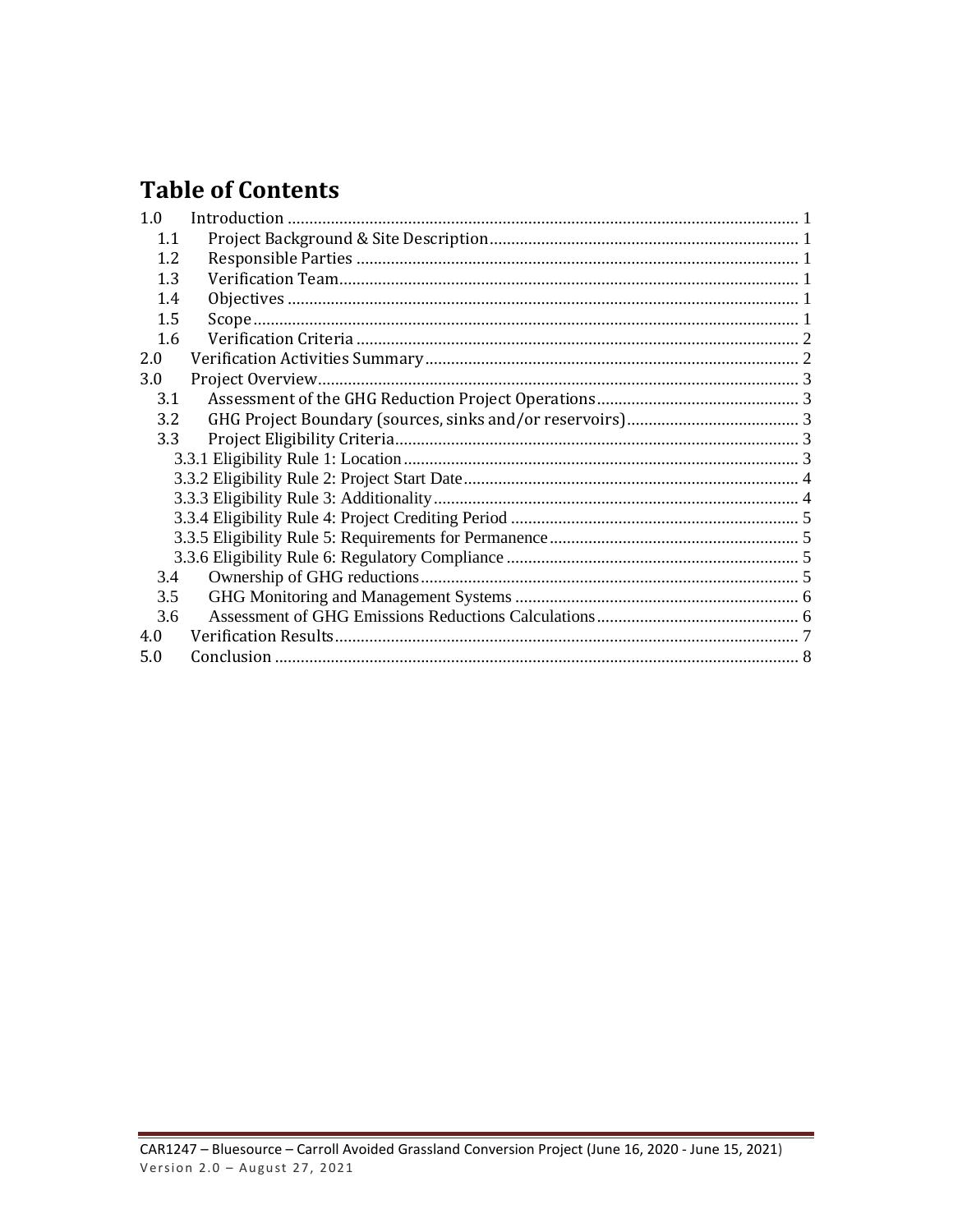# <span id="page-2-0"></span>**1.0 Introduction**

Ruby Canyon Environmental, Inc. (RCE) was contracted by Bluesource, LLC (Bluesource) to perform the verification of the [Blues](https://thereserve1.apx.com/myModule/reg/TabProjectSetup.asp?tablename=prj&action=update&id1=509&pType=0&Type=PRO&ad=MP&act=update&r=617&dtCOI=1)ource – Carroll Avoided Grassland Conversion Project (Project) for the reporting period June 16, 2020 through June 15, 2021 to the Climate Action Reserve (Reserve) Grassland Project Protocol Version 1.0 (Protocol). The Project is located on land owned by the Project Owner Carroll Companies, Inc. (Carroll) and involves greenhouse gas (GHG) emission reductions from the prevention of emissions to the atmosphere through conserving grassland belowground carbon stocks and avoiding crop cultivation activities.

## <span id="page-2-1"></span>*1.1 Project Background & Site Description*

Carroll MT Properties is the landowner of approximately 16,000 acres of pristine grassland located in Valley County, Montana located north of Glasgow. Carroll recorded a Deed of Conservation Easement with The Nature Conservancy on June 16, 2016 to preserve and protect in perpetuity the conservation values of the land (and Project area). The easement prohibits the conversion of the project area from a grassland state. During the site visit to the Project during the verification of the first reporting period and review of satellite imagery, RCE confirmed that the project area did not have tree canopy exceeding 10%.

## <span id="page-2-2"></span>*1.2 Responsible Parties*

**Project Owner:** Carroll Companies, Inc. (Carroll) **Landowner:** Carroll MT Properties, LLC (Carroll MT Properties) **Technical Consultant:** Bluesource, LLC (Bluesource)

### <span id="page-2-3"></span>*1.3 Verification Team*

The RCE verification team consisted of the following individuals:

Lead Verifier: David LaGreca Senior Internal Reviewer: Phillip Cunningham

## <span id="page-2-4"></span>*1.4 Objectives*

The goal of the verification activities was to ensure that the claimed GHG emission reductions were complete, consistent, accurate, transparent, and permanent, and that the Project is in compliance with the Reserve project additionality, monitoring, and reporting requirements. Furthermore, the verification activities ensure that the data provided to RCE are well documented and free of any material errors or omissions.

# <span id="page-2-5"></span>*1.5 Scope*

The scope of the verification consisted of the following independent and objective activities:

- Review the project documentation against the Verification Criteria listed in Table 1 to develop a verification plan and a sampling plan
- Review the Project Monitoring Plan and Monitoring Report
- Review project ownership documentation
- Review project eligibility
- Review the Project's baseline emissions and confirm the baseline and Project boundaries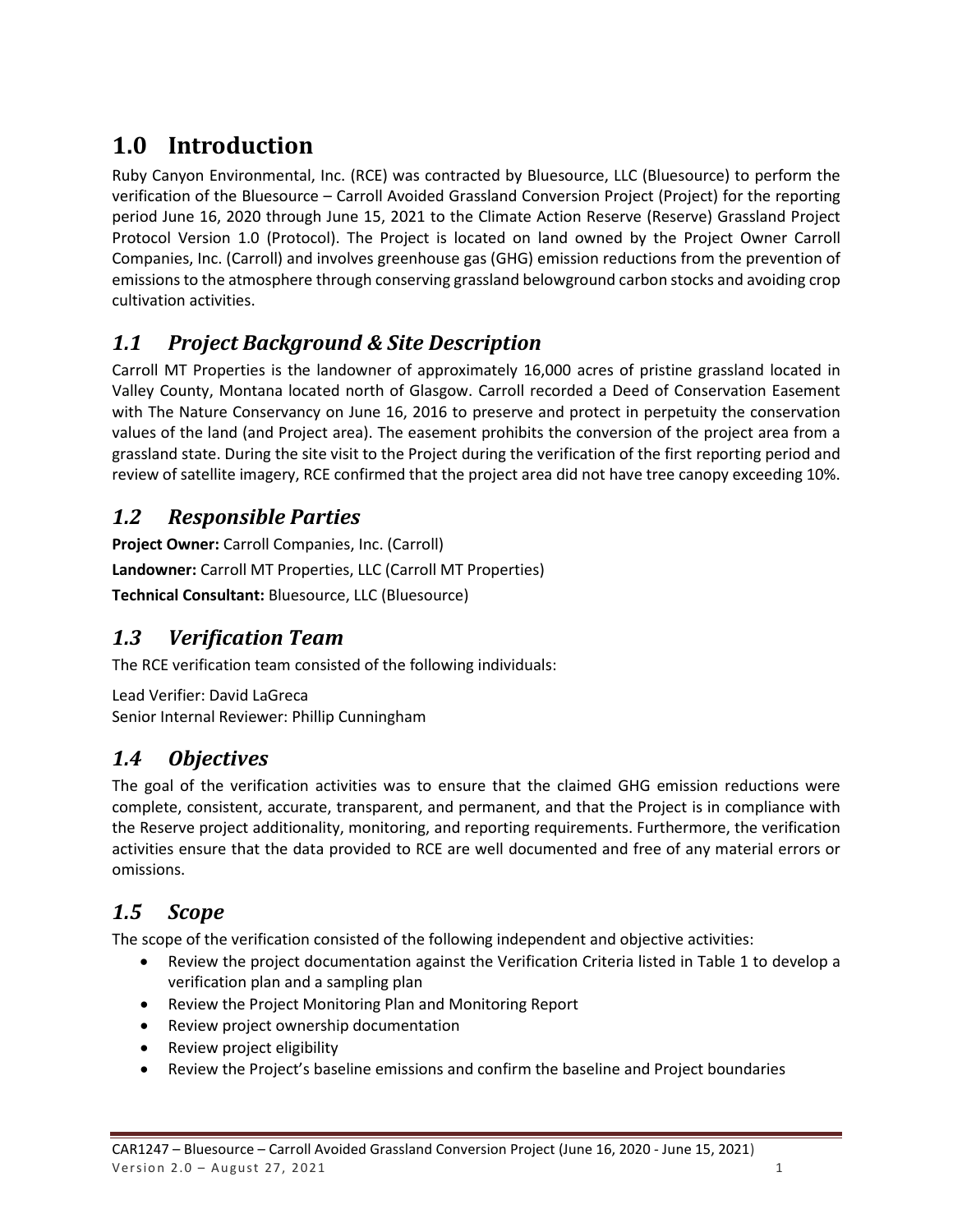- Review the Project's evidence of environmental and regulatory requirements to ensure that the Project is additional
- Review data management and monitoring systems
- Review the Project's emission reduction calculations
- Issue requests for additional documentation, clarifications, and corrective actions as necessary
- Issue a verification report, list of findings, and verification statement to Bluesource and the Reserve.

## <span id="page-3-0"></span>*1.6 Verification Criteria*

#### **Table 1. Verification Criteria**

| <b>Criteria</b>                 | <b>Details</b>                                                                                                                                                                                                                                                                                                                              |  |  |
|---------------------------------|---------------------------------------------------------------------------------------------------------------------------------------------------------------------------------------------------------------------------------------------------------------------------------------------------------------------------------------------|--|--|
| <b>Standard of Verification</b> | Climate Action Reserve Grassland Project Protocol,<br>$\bullet$<br>Version 1.0 (July 22, 2015)<br>Errata and Clarifications to Grassland Project<br>$\bullet$<br>Protocol, Version 1.0 (October 15, 2020)<br>Reserve Offset Program Manual (March 12, 2021)<br>$\bullet$<br>The Reserve Verification Program Manual (February<br>٠<br>2021) |  |  |
| <b>Verification Process</b>     | Climate Action Reserve and ISO 14064-3:2006<br>Greenhouse gases – Part 3: Specification with guidance<br>for the validation and verification of greenhouse gas<br>assertions                                                                                                                                                                |  |  |
| <b>Level of Assurance</b>       | Reasonable assurance                                                                                                                                                                                                                                                                                                                        |  |  |
| <b>Materiality</b>              | A >95% accuracy level (less than 5% error) because total<br>annual ERs are less than $25,000$ tCO <sub>2</sub> e.                                                                                                                                                                                                                           |  |  |

# <span id="page-3-1"></span>**2.0 Verification Activities Summary**

The current verification began with Bluesource selecting RCE as the verification body. As the first step in verification activities, RCE developed a verification plan to be followed throughout the verification. The verification plan consisted of the following activities:

- RCE completed the Notice of Verification Activities/Conflict of Interest form (NOVA/COI), announcing planned verification activities. This form was submitted to the Reserve's website on May 12, 2021; the COI assessment revealed no conflicts of interest and was approved by the Reserve on May 18, 2021.
- RCE held a verification kickoff meeting with Bluesource on June 30, 2021. During the kickoff meeting RCE reviewed the verification objectives, verification process, and the verification schedule.
- RCE performed a strategic review and risk assessment of the received data and support documents to understand the scope and areas of potential risk in the GHG emissions reductions.
- RCE developed a risk-based sampling plan based upon the strategic review and risk assessment. The verification plan and sampling plan were used throughout the verification and were revised as needed based upon additional risk assessments.
- RCE performed a risk-based desktop review of the submitted verification documents including an assessment of the GHG calculation methods, modeling inputs and parameters, source data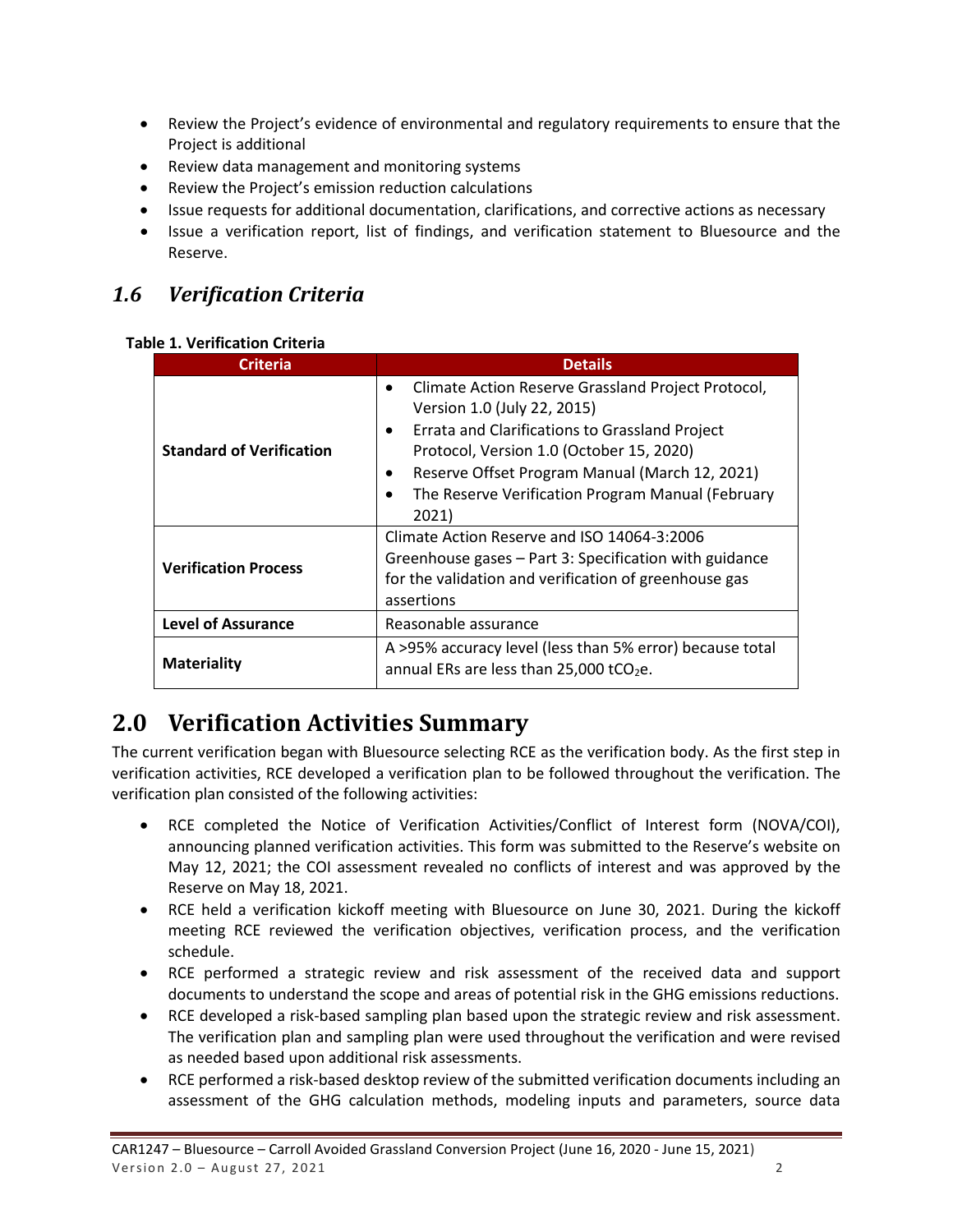completeness, GHG management and monitoring systems, evidence of regulatory compliance, and record retention practices.

- RCE submitted requests for clarifications to Bluesource during the verification.
- RCE's Senior Internal Reviewer conducted a review of the verification sampling, verification report, and verification statement.
- RCE issued a final verification report, verification statement, and list of findings.
- RCE held an exit meeting with Bluesource.

# <span id="page-4-0"></span>**3.0 Project Overview**

## <span id="page-4-1"></span>*3.1 Assessment of the GHG Reduction Project Operations*

The project is located on 16,000 acres of grassland north of Glasgow, Montana. The landowner recorded a conservation easement with The Nature Conservancy on June 16, 2016 which is the Project commencement date according to the Protocol. The Project activity consists of preserving the grassland in its natural state and ensuring no tillage for commercial crop cultivation takes place. In the absence of the easement, the baseline assumes that the land would have been converted for crop production.

# <span id="page-4-2"></span>*3.2 GHG Project Boundary (sources, sinks and/or reservoirs)*

GHG emission reductions for the Project are quantified by mapping land areas within the conservation easement that meet the Reserve's eligibility requirements. Project emissions from grazing and fossil fuel used to support grazing activities are also included in the assessment boundary.

According to the Protocol, GHGs included in the baseline and project boundary are carbon dioxide (CO2), methane (CH<sub>4</sub>) and nitrous oxide (N<sub>2</sub>O).

Table 2 lists the sources of GHG emissions reviewed during the verification of the Project, as required by the Protocol.

| TUDIC ET I TUJCCI QITQ SOUTCCS, SITINS, UITU TICSCI VOITS |                                                                                  |  |  |  |  |
|-----------------------------------------------------------|----------------------------------------------------------------------------------|--|--|--|--|
| <b>Activity</b>                                           | <b>GHG Sources, Sinks &amp; Reservoirs</b>                                       |  |  |  |  |
| <b>Baseline</b>                                           | Soil Organic Carbon.                                                             |  |  |  |  |
|                                                           | <b>Belowground biomass</b>                                                       |  |  |  |  |
|                                                           | Soil nitrogen dynamics and fertilization                                         |  |  |  |  |
|                                                           | Agricultural equipment from site preparation and ongoing operations<br>$\bullet$ |  |  |  |  |
| Project                                                   | Grazing                                                                          |  |  |  |  |
|                                                           | Agricultural equipment from site preparation and ongoing operations              |  |  |  |  |

#### **Table 2. Project GHG Sources, Sinks, and Reservoirs**

# <span id="page-4-3"></span>*3.3 Project Eligibility Criteria*

The Protocol specifies six eligibility rules that a project must meet in order to register emission reductions with the Reserve: Location, Project Start Date, Additionality, Project Crediting Period, Requirements for Permanence and Regulatory Compliance. Below is a summary of the Reserve eligibility requirements and the Project's compliance to each requirement.

## <span id="page-4-4"></span>**3.3.1 Eligibility Rule 1: Location**

The Project is located north of Glasgow, Montana, USA. The included acreage is located entirely on private property. None of the Project land is located on state, federal or Native American tribal land. The Project therefore meets this eligibility requirement.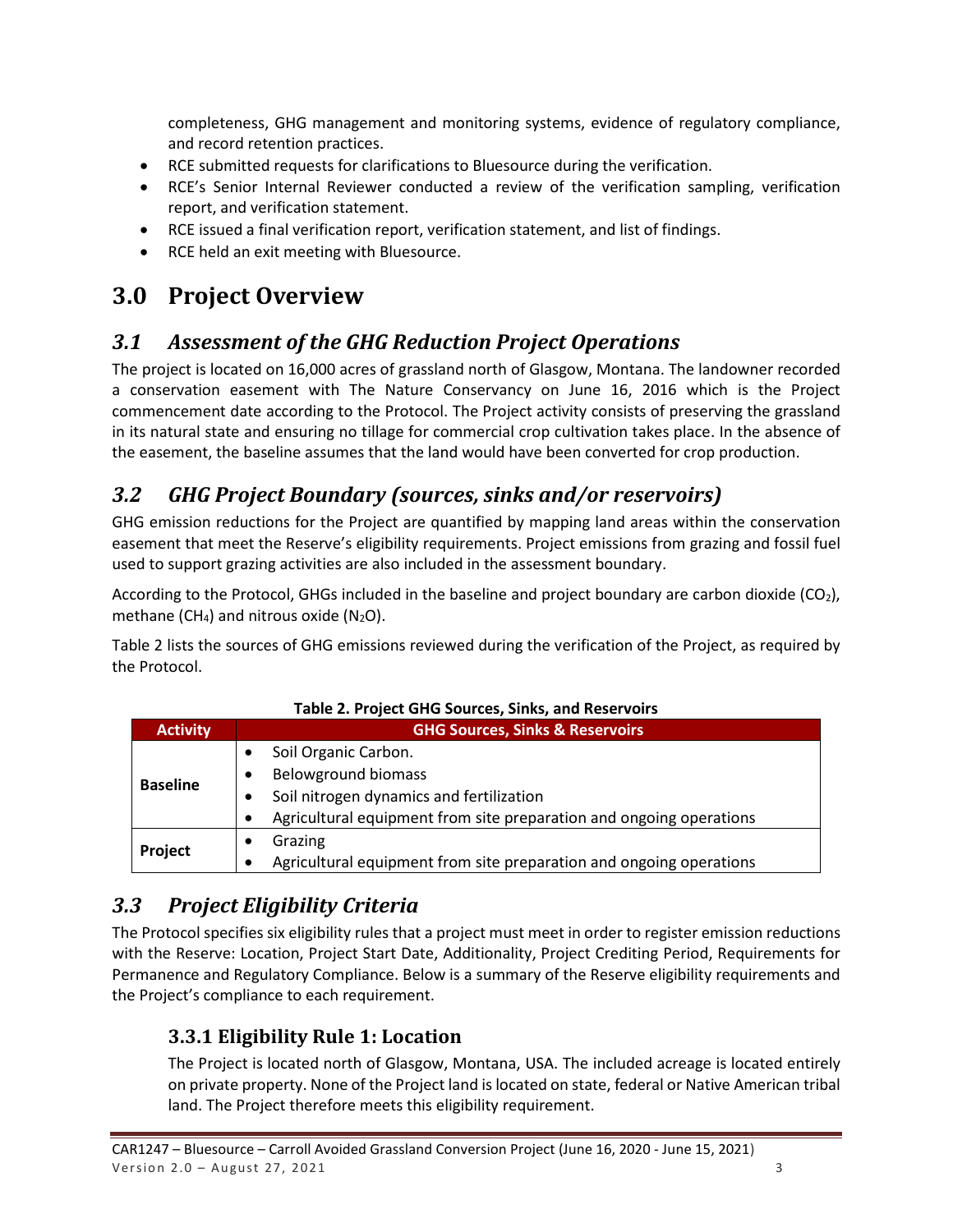#### <span id="page-5-0"></span>**3.3.2 Eligibility Rule 2: Project Start Date**

The project start date is defined as the date on which the project area is committed to the continued management and protection of grassland and therefore avoids conversion to cropland. Carroll signed a deed of conservation easement with The Nature Conservancy and publicly recorded the easement on June 16, 2016. This is the project start date. RCE confirmed that Bluesource completed the project submittal form and uploaded the form to the Reserve website on December 15, 2016 which is no more than six months after the project start date.

#### <span id="page-5-1"></span>**3.3.3 Eligibility Rule 3: Additionality**

• Performance Standard Test

The project passes the performance standard test established by the Protocol by meeting a performance threshold applicable to all grassland projects. The performance standard test involves two steps: the financial threshold and suitability threshold.

#### Financial Threshold

The Protocol stipulates that projects in counties with a cropland premium greater than 100% are eligible without any discount for uncertainty. The project area is located entirely within Valley County, Montana, and RCE used the Grassland Project Calculation Tool (GrassTool) Beta Version 1.0h (November 2017) to confirm that the cropland premium for this county is above the 100% threshold.

#### Suitability Threshold

During the first reporting period, FRST reproduced the GIS analysis for the suitability threshold. Suitability is demonstrated by determining the non-irrigated Land Capability Classification (LCC) for the soil map units that are contained within or intersect the project area. At least 75% of the total area contained within the project boundary must be identified as Class I, II, III, or IV soils and up to 25% of the total area may be Class V or VI soils. Bluesource used GIS analysis combined with soil survey geographic database (SSURGO) information to produce a data table calculating the amount of area in each soil class. FRST reproduced the mapping of LCC classification from the Project GIS data and confirmed that not more than 25% of the project area is Class V or VI soils. No marginal soils were included in the boundaries (Class VII and VIII).

#### **Legal Requirement Test**

All projects are subject to a Legal Requirement Test to ensure that the GHG reductions achieved by a project would not otherwise have occurred due to federal, state, or local regulations, or other legally binding mandates. All project area is located on private lands in rural areas. Carroll provided information confirming that there was no zoning, permitting, ownership or other legal obstacle to the conversion of the project area to cropland. Additionally, RCE confirmed through interviews with the landowner that there is no obligation for keeping the land in a natural grassland state.

The landowner has not entered into any concurrent legally binding agreements and is not receiving ecosystem services credits or payment stacking. The landowner receives a small fee from the government for allowing hunters to access their land, but this does not constitute credit stacking as described in the Protocol. RCE also reviewed the attestation of voluntary implementation and confirmed that the information was correct.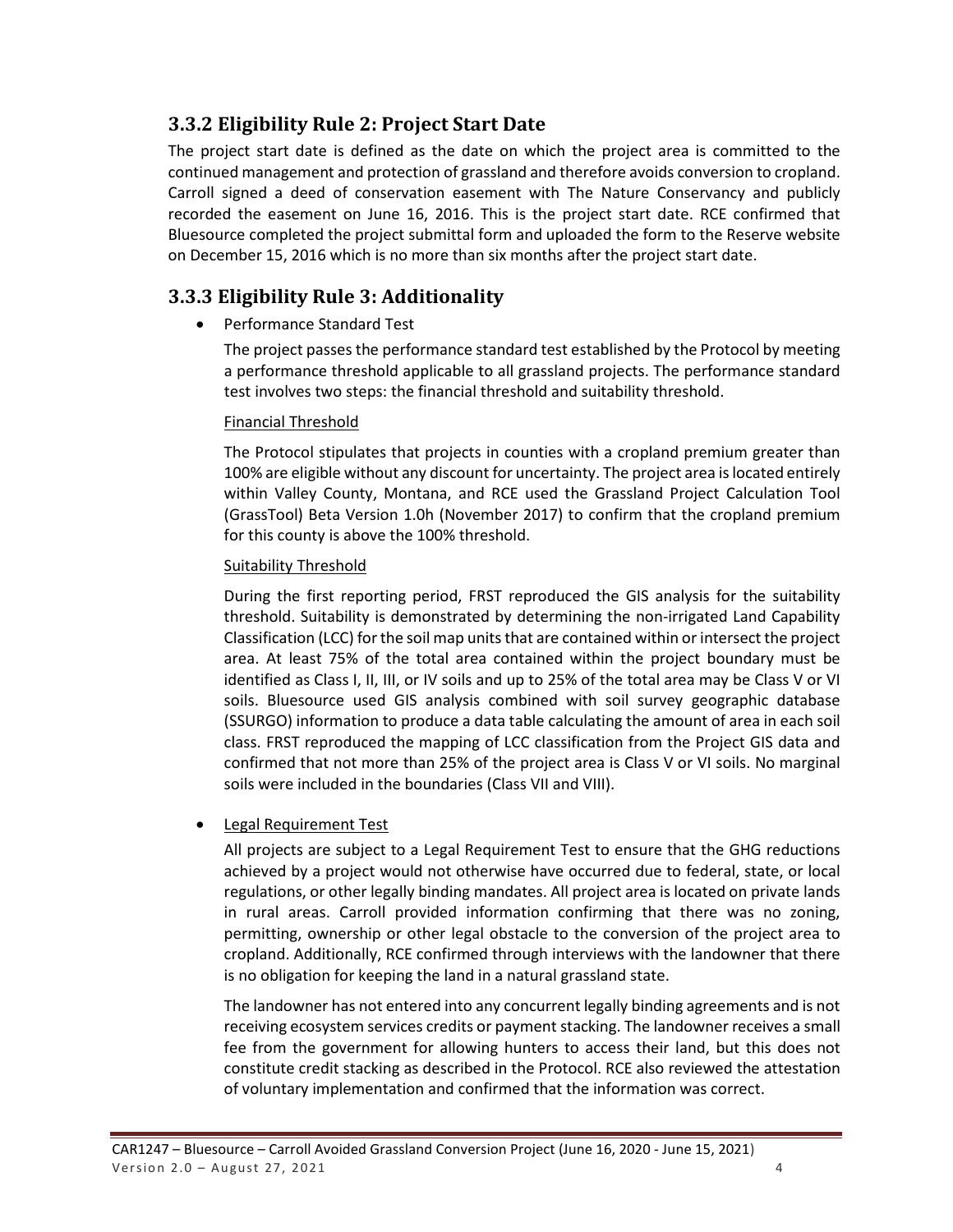### <span id="page-6-0"></span>**3.3.4 Eligibility Rule 4: Project Crediting Period**

The baseline for any grassland project registered under this protocol is valid for 50 years. The crediting period for this project is June 16, 2016 to June 15, 2066. RCE confirmed that the reporting period June 16, 2020 to June 15, 2021 is within the crediting period.

#### <span id="page-6-1"></span>**3.3.5 Eligibility Rule 5: Requirements for Permanence**

Emission reductions credited under this Protocol must be permanent. For the purposes of the Protocol, an emission reduction is considered "permanent" if the quantity of carbon associated with that reduction is stored for at least 100 years following the issuance of a credit for that reduction. A reversal occurs if stored carbon is released through a disturbance of the project area or is deemed to be released through termination of the project or a portion of the project. The Lead Verifier reviewed email communication from the landowner confirming that no reversals had taken place during the reporting period. The Landowner also signed a notarized affidavit stating that the land met the definition of a grassland during the reporting period.

RCE considers the risk of reversal to be low on the project area because the land is in an area that is not under intense pressure from surrounding cash crops (compared with areas in the corn belt) and because the Project Developer's main income source is not derived from the land itself.

RCE also reviewed the conservation easement and confirmed that there was sufficient language that restricts plowing and farming that would release carbon stored in the soil. The landowner has elected to record the project implementation agreement (PIA) on the land title which grants the Reserve the ability to enforce the protocol requirements on the project area. RCE reviewed the PIA and confirmed the subordination clause was Type 1. Bluesource correctly entered this parameter into the GrassTool. The Project contributed 248 tonnes of  $CO<sub>2</sub>e$  to the buffer pool during the reporting period.

### <span id="page-6-2"></span>**3.3.6 Eligibility Rule 6: Regulatory Compliance**

RCE reviewed EPA's enforcement and compliance history online (ECHO) database and the United States Department of Labor Occupational Safety and Health Administration website to confirm regulatory compliance for the project. Additionally, RCE contacted Montana's Department of Environmental Quality via email and confirmed that there were no violations reported or pending on the project area or against the landowner. No evidence was found that would indicate that there was a regulatory violation attributable to the project during the reporting period.

There have been no easement monitoring reports conducted on the property since 2017 (which RCE reviewed during the initial verification). Based on the fact that the Project Developer has attested that there has been no development on the land and that there is a low risk of overgrazing, RCE finds no reason that the Project would not be in good standing with the terms of the conservation easement.

Finally, RCE confirmed signature of the Attestation of Regulatory Compliance, after the end of the reporting period, which was uploaded to the Reserve.

## <span id="page-6-3"></span>*3.4 Ownership of GHG reductions*

RCE reviewed evidence that the Project Owner has sole ownership of the GHG emission reductions. In the previous reporting period, RCE confirmed via GIS analysis that all property within the project area is under the ownership of Carroll by first downloading a shape file from Montana Cadastral data showing all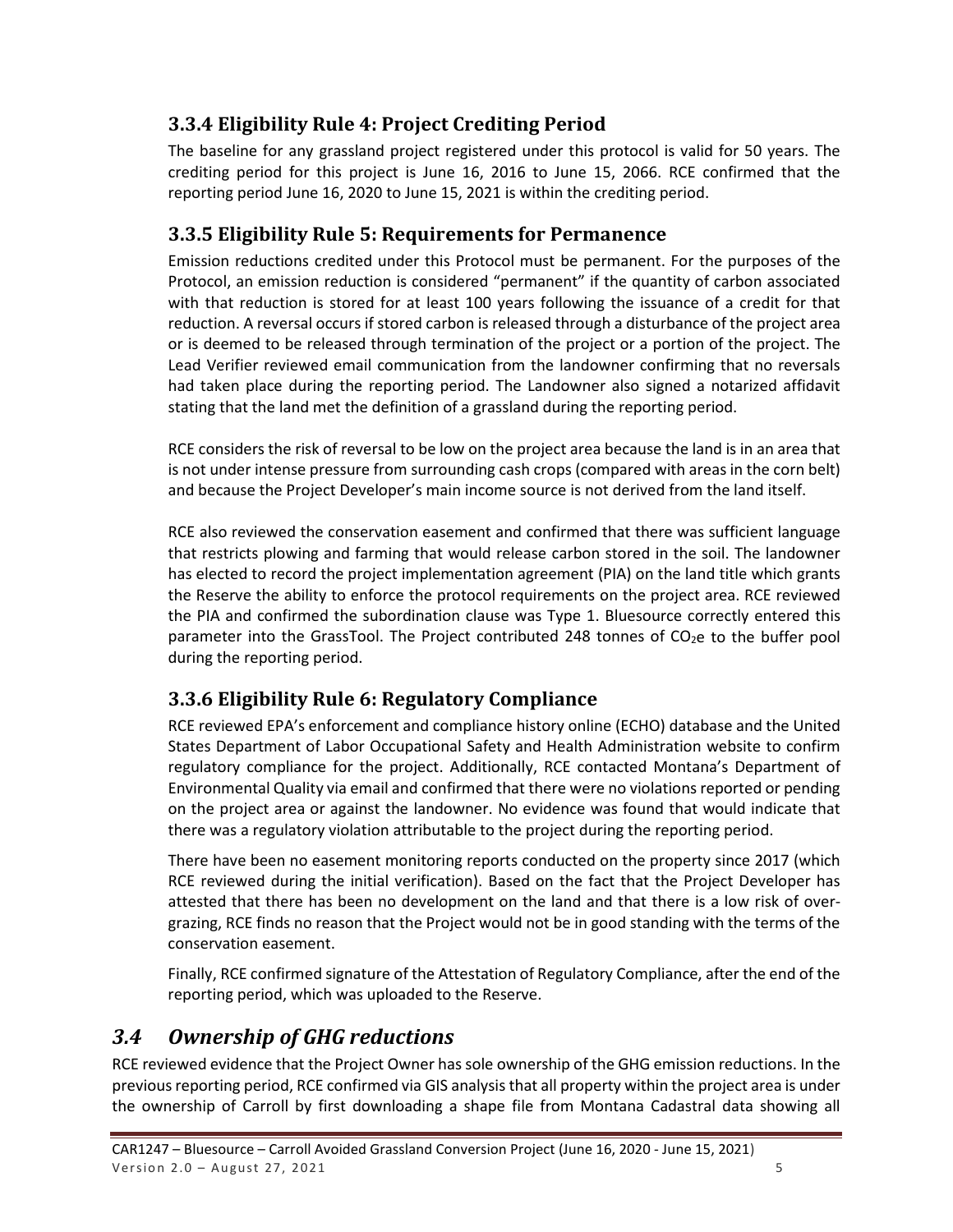ownership parcels for Valley County. RCE then aligned the Carroll Project boundary with the parcel ownership data. All parcels were in alignment with the Carrol Project shape files and confirmed Carroll owned all land included in the Project. RCE also confirmed signature of the Attestation of Title which was uploaded to the Reserve after the end of the reporting period.

## <span id="page-7-0"></span>*3.5 GHG Monitoring and Management Systems*

RCE reviewed the data management systems during the site visit and desktop review for the verification of the first reporting period. RCE confirmed that there have been no changes to data management systems since the first verification.

The primary data gathered for the Project originates from GIS shape files. Bluesource used Montana Cadastral agency data to map the entire area covered by the conservation easement (approximately 16,000 acres). Because the GIS data for Montana private lands are publicly available and drawn in the same GIS layer, there is a very low risk of overlapping into lands that are owned by another landowner. Bluesource compared this data to a government GIS layer with federal lands and removed any overlapping polygons from the project area.

The next step involved comparing the project area to the SSURGO GIS layer and excluding any ineligible LCC classes (marginal lands). Bluesource removed LCC V and VI lands that would put the total areas of these classes over the Protocol 25% threshold. The final project area was approximately 8,264 acres.

For stratification purposes, all project lands are in the Major Land Resource Area (MLRA) 52: Brown Glaciated Plain. Bluesource used a data table output from the SSURGO layer to classify the area by dominant soil texture component. Approximately 2,971 acres were classified as 'clay' and 5,294 acres were classified as 'loam'. FRST independently reproduced Bluesource's methods for stratification and confirmed that Carroll is the owner of all property listed within the project area.

Bluesource provided time-referenced aerial phots taken during the relevant years (Category A: Evidence that is independently sufficient) showing that the Project has been in greater than 30 years of continuous, long-term permanent grassland or pastureland. RCE believes this evidence is independently sufficient for the verification body to be reasonably assured of the nature of the land use during the previous 30 years. In addition, RCE visited the site in May of 2018 and saw no indication of recent disturbance which supports the Project Owner's claim that the project area is grassland.

The site visit for the verification of the first reporting period included an assessment of the Project data collection, processing and handling procedures; recordkeeping and data storage; quality control and assurance procedures; record retention systems; interviews with the land owner and Bluesource; and a tour via airplane and vehicle (during which most of the project area was viewed by the Lead Verifier). RCE confirmed during the site visit that there is a prescribed grazing management plan in place to prevent overgrazing of the land.

Bluesource's data storage and retention policies are in conformance with the Protocol requirements and follow the Monitoring Plan. All data are kept for a period of ten years after the information is generated or seven years after the last verification.

## <span id="page-7-1"></span>*3.6 Assessment of GHG Emissions Reductions Calculations*

The emission reduction calculation assessment included a review of Project assumptions, raw data inputs, and accuracy of calculations. Bluesource used the Reserve GrassTool to calculate emission reductions for the project. RCE's review was divided into two separate operations: namely reviewing the inputs into the GrassTool and confirming Bluesource's GIS analysis.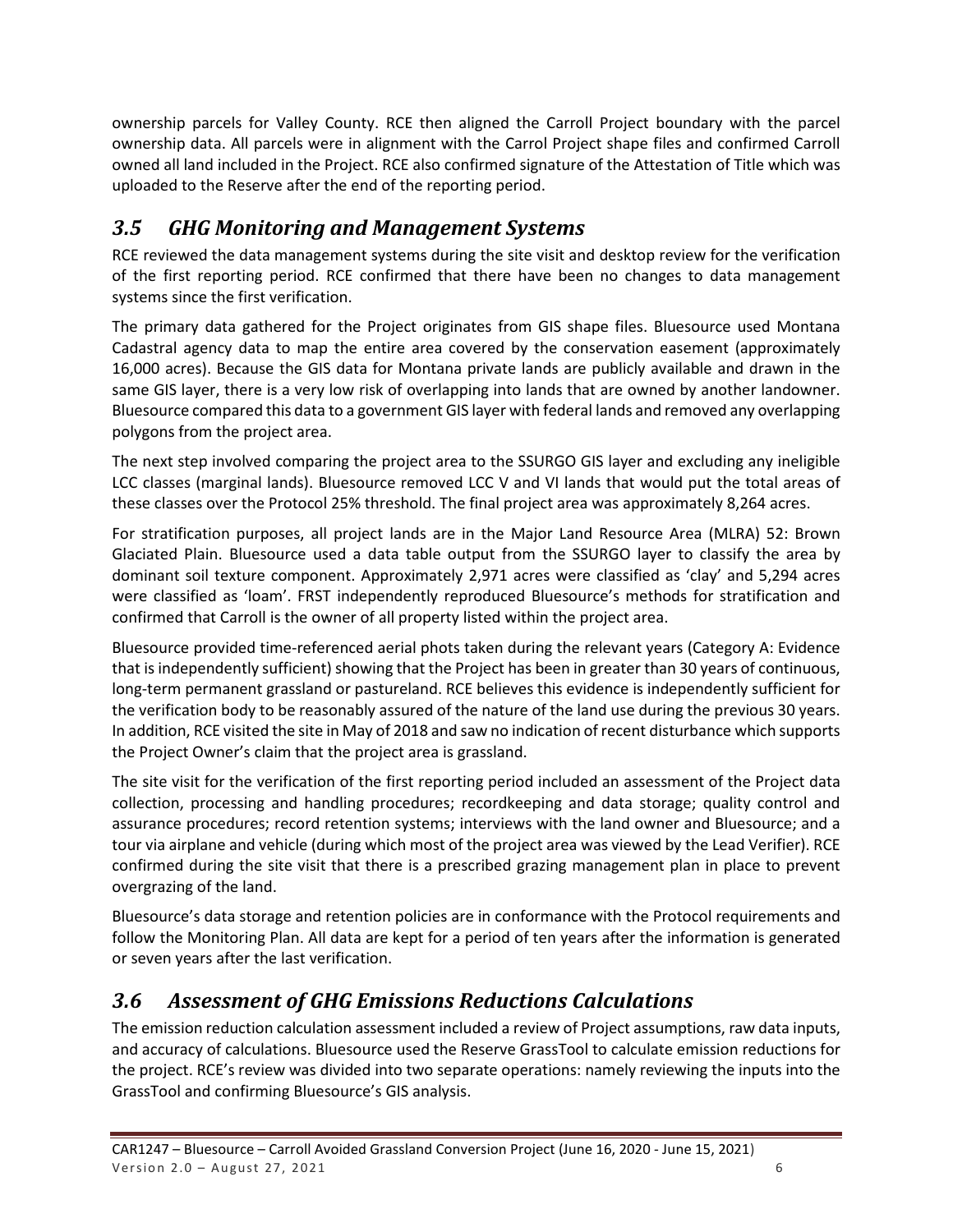RCE reviewed the following inputs into the GrassTool: reporting period start and end date, type of project implementation agreement, site visit (yes/no), whether the Project passes the suitability threshold (yes/no), State and county, MLRA grouping, soil texture category, prior land use category, area in each project stratum (acres), fossil fuel usage and animal grazing days. RCE found no material errors in any of these inputs.

Project emissions consisted of direct emissions of  $CO<sub>2</sub>$  from the combustion of diesel which is used in mobile equipment supporting grazing operations. No synthetic or organic fertilizer application takes place on the property. Additionally, Carroll confirmed that there were no fires on the land during the reporting period. Project emissions increased substantially due in part to the changes in the CAR template for the global warming potentials for  $CH_4$  and N<sub>2</sub>0, and in part due to a more accurate accounting of livestock on site, as described below.

Bluesource used the GrassTool to quantify project emissions from grazing. RCE reviewed the Project Owner's method of calculating total animal grazing days and found it to be reasonable. The Project Owner calculates animal grazing days (AGD) by dividing total acres in the property by acres in the project area and multiplying that percentage by the total number of each type of animal on the property throughout the reporting period. This approach was updated for RP4 to account for the actual number of animals on site made possible by a better tracking system being implemented. Beef cows, beef heifers, yearling heifers, and horses are the only livestock category that grazed in the Project area during this reporting period.

RCE reviewed the Project assertion spreadsheet and corresponding GHG calculations for compliance to the Protocol's calculation methodologies and found no material misstatements in the final Project GHG reduction calculations and results.

# <span id="page-8-0"></span>**4.0 Verification Results**

Bluesource provided sufficient evidence and documentation of their emission reduction estimates, data collection procedures, and monitoring and quality control procedures. The verification process focused on verifying the emission reduction calculations and the source data used to quantify the emission reductions in accordance with Protocol requirements.

Table 5 defines the emission reductions verified for this reporting period. During final review, RCE identified no material misstatements in the data or emission reduction calculations.

During the verification process, RCE issued two document requests in order to complete the verification. Bluesource and Carroll sufficiently addressed the document request. The details of these requests are documented in RCE's list of findings provided to the Reserve and Bluesource.